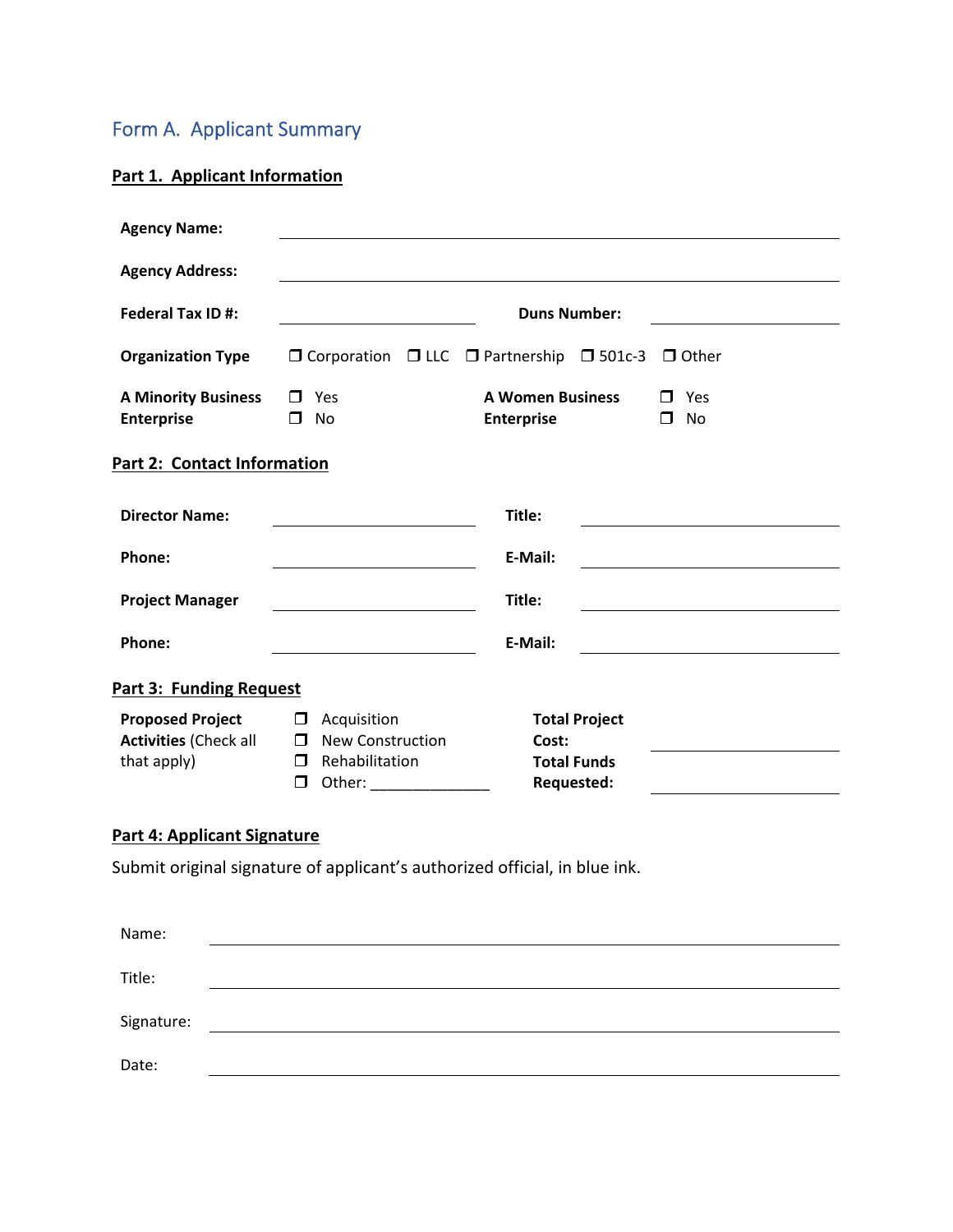# Form B. Preliminary Budget

### **Part 1: Costs**

| <b>DEVELOPMENT COSTS (ESTIMATE)</b>      |  |
|------------------------------------------|--|
| <b>ACQUISITION/LEASE COSTS</b>           |  |
| Land                                     |  |
| <b>Building</b>                          |  |
| <b>TOTAL ACQUISITION COST</b>            |  |
|                                          |  |
| <b>GENERAL DEVELOPMENT COSTS</b>         |  |
| Demolition & Abatement                   |  |
| <b>Unit Construction</b>                 |  |
| Site Improvements/Landscape              |  |
| Off-Site Improvements                    |  |
| Contractor General Requirements/Overhead |  |
| <b>Construction Contingency</b>          |  |
| Local Permits/Fees                       |  |
| Phase I/Asbestos/Toxics                  |  |
| Architecture                             |  |
| Survey/Engineering/Soils/Landscape Arch. |  |
| Appraisal/Market Study                   |  |
| Title/Recording/Escrow                   |  |
| <b>Relocation Costs</b>                  |  |
| Construction Loan Expenses/Fees/Interest |  |
| <b>Permanent Loan Fees</b>               |  |
| <b>Insurance During Construction</b>     |  |
| Soft Cost Contingency                    |  |
| Equipment: Furnishings, appliances, etc. |  |
| Legal                                    |  |
| Audit                                    |  |
| <b>Capitalized Operating Reserve</b>     |  |
| <b>Marketing Account</b>                 |  |
| Developer Fee                            |  |
| Other: Specify                           |  |
|                                          |  |
| <b>TOTAL GENERAL DEVELOPMENT COST</b>    |  |
|                                          |  |
| <b>TOTAL PROJECT COST</b>                |  |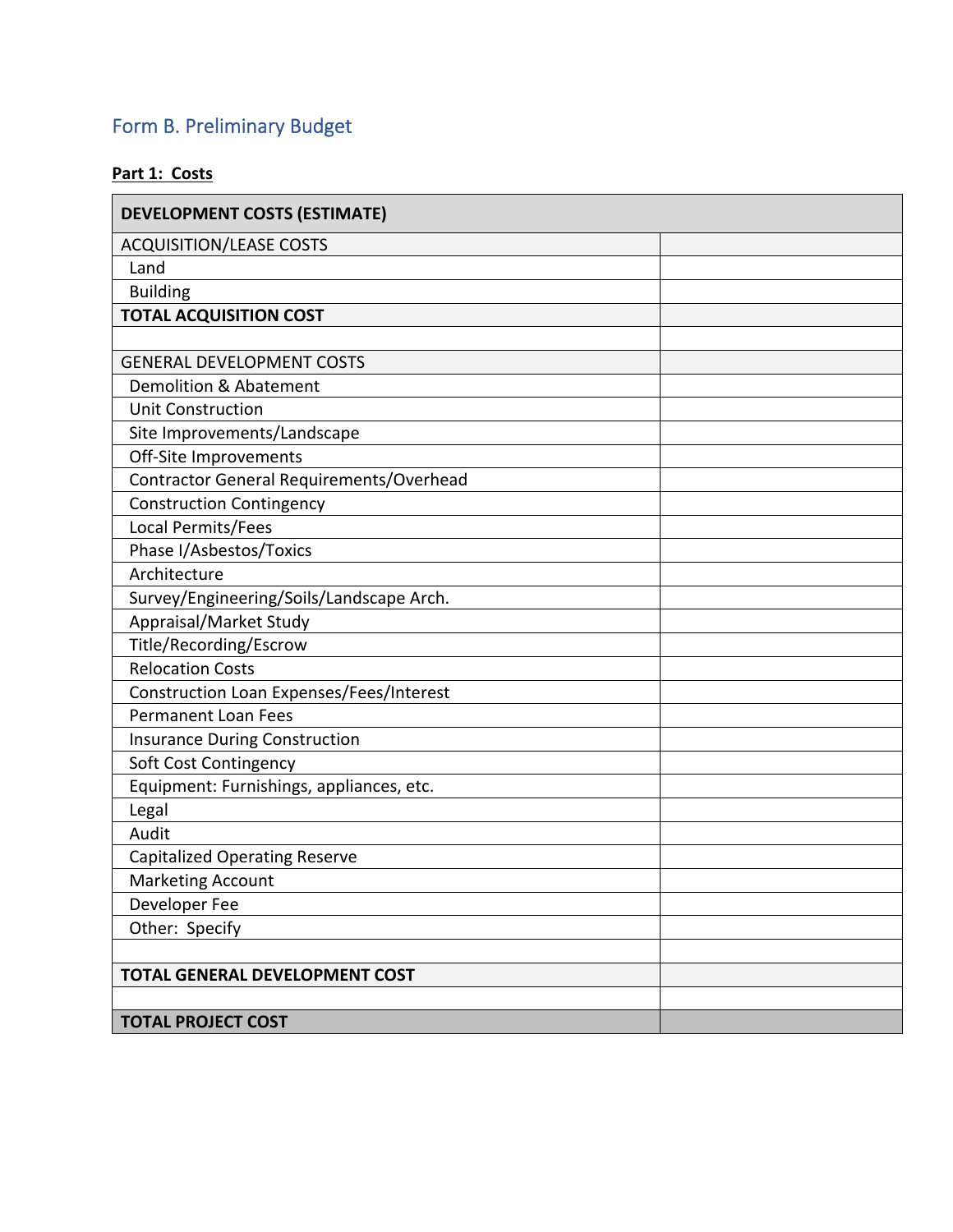### **Part 2: Funding Sources**

List all potential funding sources, in addition to funding through this NOFA.

| POTENTIAL FUNDING SOURCES                                     |                                   |                                            |                                |  |  |
|---------------------------------------------------------------|-----------------------------------|--------------------------------------------|--------------------------------|--|--|
| <b>Source (Insert Name)</b>                                   | Proposed<br><b>Funding Amount</b> | <b>Committed</b><br><b>Funding Amount*</b> | <b>Total Funding</b><br>Amount |  |  |
| City of Stockton, NOFA for Low Barrier<br><b>Shelter Beds</b> |                                   |                                            |                                |  |  |
|                                                               |                                   |                                            |                                |  |  |
|                                                               |                                   |                                            |                                |  |  |
|                                                               |                                   |                                            |                                |  |  |
|                                                               |                                   |                                            |                                |  |  |
|                                                               |                                   |                                            |                                |  |  |
|                                                               |                                   |                                            |                                |  |  |
| <b>Total</b>                                                  |                                   |                                            |                                |  |  |

*Committed funds are any funds secured and in existence.*

### **Part 3: Budget Signature**

Submit original signature of applicant's authorized official, in blue ink.

| Name:      |  |
|------------|--|
|            |  |
| Title:     |  |
| Signature: |  |
|            |  |
| Date:      |  |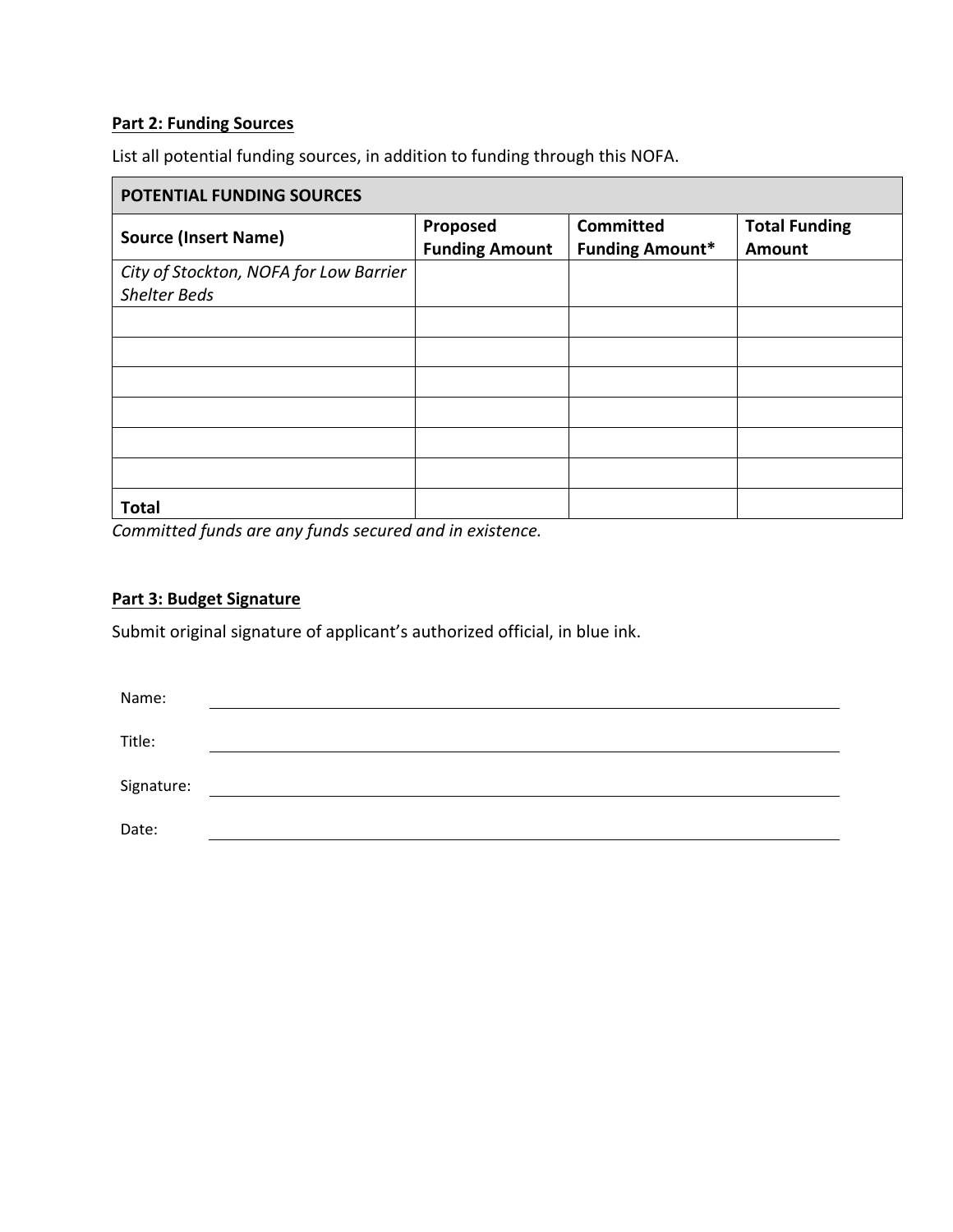### Form C. Site Location

#### **Part 1: Project Overview**

| <b>Project Name:</b><br><b>Project Type:</b>                                                                   | H | Congregate shelters<br>Non-congregate<br>shelters | $\Box$<br>□<br>□ | Low barrier navigation centers<br>Clinically enhanced congregate shelters<br>Mixed project type |
|----------------------------------------------------------------------------------------------------------------|---|---------------------------------------------------|------------------|-------------------------------------------------------------------------------------------------|
| <b>Target Population:</b><br>(Check all that apply)                                                            |   | Single men<br>Single women<br>Youth               | $\Box$           | <b>Families</b><br>Couples / Partners<br><b>Survivors of Domestic Violence</b>                  |
| <b>Total # of Congregate</b><br><b>Beds (males):</b><br><b>Total # of Congregate</b><br><b>Beds (females):</b> |   |                                                   |                  | Total # of Non-<br>congregate spaces<br><b>Estimated Guest</b><br>Capacity                      |

#### **Part 2: Site Location**

Provide site address and all parcel numbers for the site location.

Provide a legal description of the property if there is not currently a street address. Provide the zoning designation and indicate if shelter is a permitted or conditional land use. http://www.stocktonca.gov/government/departments/communityDevelop/cdPlanZone.html

| <b>Site Address or Legal</b> | <b>Assessor Parcel #</b>                     |                                                                                 |
|------------------------------|----------------------------------------------|---------------------------------------------------------------------------------|
| Description:                 | <b>Assessor Parcel #</b>                     |                                                                                 |
| <b>Zoning Designation:</b>   | <b>Emergency Shelter</b><br>a Permitted Use? | $\Box$ P = Use Permitted<br>$\Box$ C = Commission Use<br><b>Permit Required</b> |

#### **Part 3: Site Use and Control**

List all current owners of the proposed site location. Attach additional information if needed to describe ownership and site control status.

| <b>Owner Name</b> | <b>Site Control Status:</b> | $\Box$ Owned by Agency |
|-------------------|-----------------------------|------------------------|
| <b>Owner Name</b> |                             | □ Not Owned            |
| <b>Owner Name</b> |                             |                        |
| <b>Owner Name</b> |                             |                        |

Provide a brief statement on the status of gaining site control if the project location is not currently owned and in control of the applicant agency.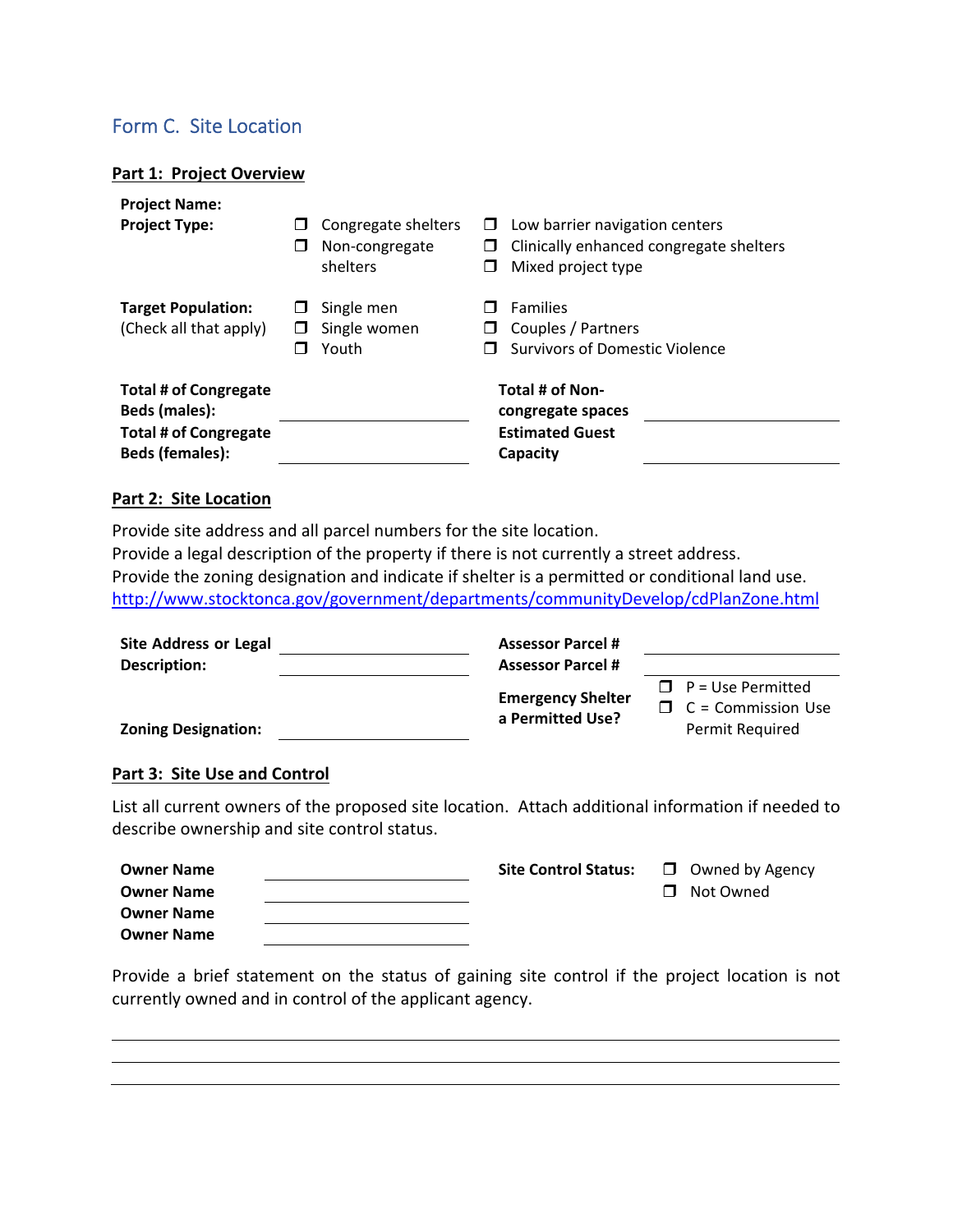### Form D. Project Schedule

Include a detailed timeline for completion of major activities related to the project. Identify all key aspects of the proposal as well as the dates when all funding sources will be secured. Assume that City funds will be awarded in June of 2022.

The project schedule should indicate:

- when all proposed and conditional funds will be committed; and
- that the project can begin construction within one year of the award date.

List each task for the project in chronological order. Enter a projected completion date and responsible party for each task. At a minimum, show projected dates for commitment of all funding sources, any land use approvals, and milestones for property acquisition and/or construction.

Describe any aspects of the project that may lead to delays (e.g., zoning or funding) and how the schedule will be adapted to respond.

| PROJECT SCHEDULE |                                     |                   |  |  |  |
|------------------|-------------------------------------|-------------------|--|--|--|
| Task             | Projected<br><b>Completion Date</b> | Responsible Party |  |  |  |
|                  |                                     |                   |  |  |  |
|                  |                                     |                   |  |  |  |
|                  |                                     |                   |  |  |  |
|                  |                                     |                   |  |  |  |
|                  |                                     |                   |  |  |  |
|                  |                                     |                   |  |  |  |
|                  |                                     |                   |  |  |  |
|                  |                                     |                   |  |  |  |
|                  |                                     |                   |  |  |  |
|                  |                                     |                   |  |  |  |
|                  |                                     |                   |  |  |  |
|                  |                                     |                   |  |  |  |
|                  |                                     |                   |  |  |  |
|                  |                                     |                   |  |  |  |
|                  |                                     |                   |  |  |  |
|                  |                                     |                   |  |  |  |
|                  |                                     |                   |  |  |  |
|                  |                                     |                   |  |  |  |